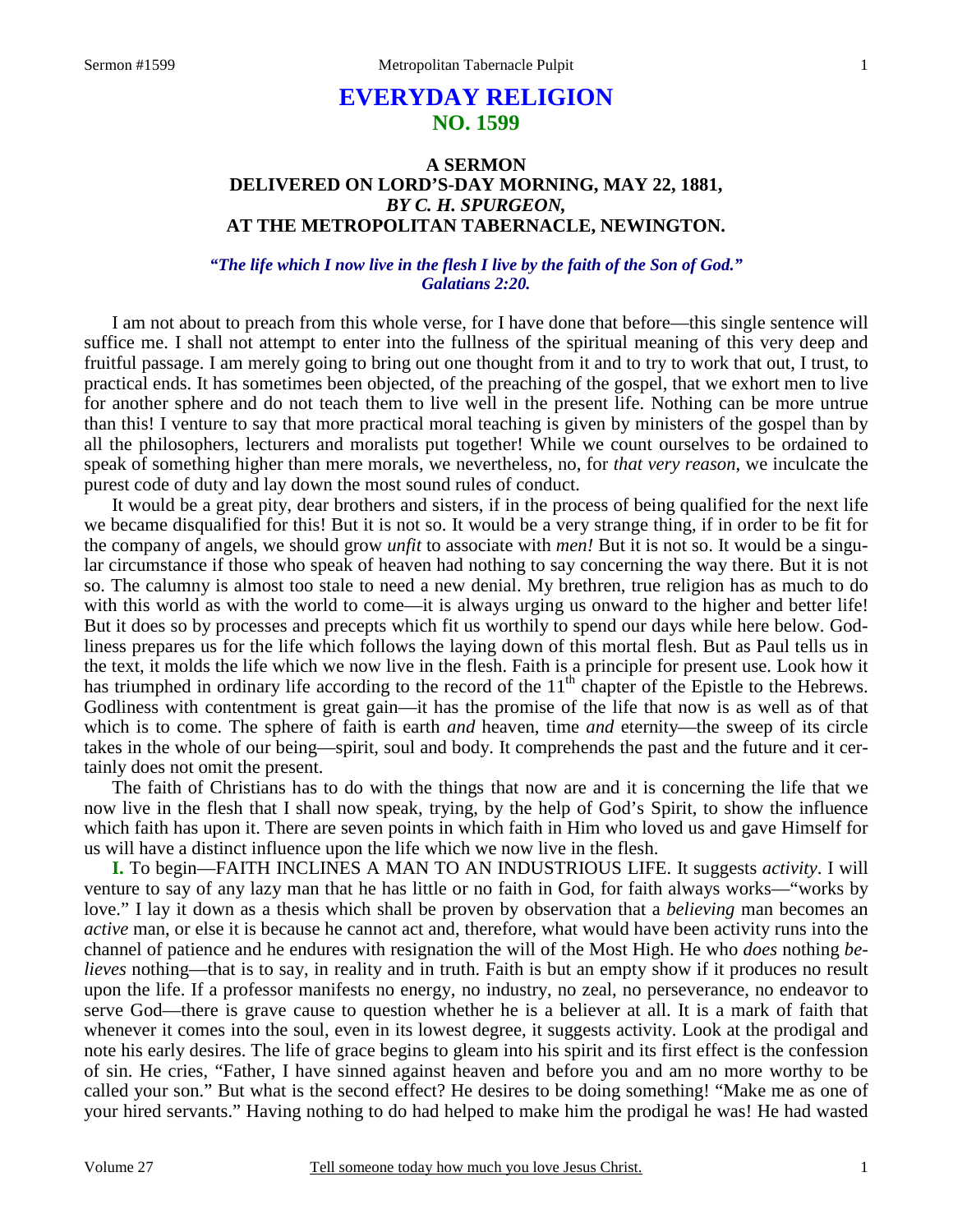his substance in riotous idleness, seeking enjoyment without employment. He had plunged into the foulest vices because he was master of money but not master of himself.

 It was not an evil thing for him when he was sent into the fields to feed swine—the company which he met with at the swine trough was better than that which he had kept at his banquets! One of the signs of the return of his soul's sanity was his willingness to work, although it might be only as a menial servant in his father's house. In actual history, observe how Saul of Tarsus, even before he had found peaceful faith in Christ, cried, "Lord, what will You have me to do?" Faith awakens the soul to action! It is the first question of believing anxiety, "Sirs, what must I *do* to be saved?" Hence faith is such a useful thing to men in the labor and travail of this mortal life because it puts them into motion and supplies them with a motive for work. Faith does not permit men to lie upon the bed of the sluggard—listless, frivolous, and idle—but it makes life to appear real and earnest and so girds the loins for the race. Everyone should follow an honorable vocation. It was a rule of the first church and it ought to be one of the present—"If any man will not work, neither let him eat." It is good for us all to have something to do and plenty of it.

 When man was perfect, God placed him in a paradise, but not in a dormitory. He set him in the Garden to "dress it and to keep it." It would not have been a happy place for Adam if he had had nothing to do but to smell the roses and gaze at the flowers! Work was as essential to the perfect man as it is to us, though it was not of the kind which brings sweat to the face or weariness to the limbs. In the garden of grace, faith is set to a happy service and never wishes to be otherwise than occupied for her Lord. The text says, "The life which I now live in the flesh I live by the faith of the Son of God." Doesn't faith in the Son of God, who loved him and gave Himself for him, suggest to the redeemed man that he should be industrious and active? Assuredly it does, for it sets the divine Savior before him as an example and where was there ever one who worked as Jesus did? In His early youth He said, "Know you not that I must be about My Father's business?" He was no loitering heir of a gentleman, but the toiling son of a carpenter! In later life it was His meat and His drink to do the will of Him that sent Him. He says, "My Father works hitherto and I work." His was stern labor and sore travail—the zeal of God's house did eat Him up and the intensity of love consumed Him. He worked on until He could say, "I have finished the work which You gave Me to do." Now, it is no small thing for a man to be excited by such an example and to be made a partaker of such a spirit! True faith in Him who loved us and gave Himself for us also seeks direction of the Lord as to the sphere of its action and waits upon Him to be guided by Him in the choice of a calling.

 This part of our discourse may be useful to young persons who have not settled upon what they are to do in life. Faith is a great service to us here. Much depends upon the choice of our pursuits. Very grievous mistakes have been made here—as grievous mistakes as if a bird in the air should have undertaken the pursuits of a fish, or a laboring ox should have entered into competition with a race horse. Some people, ambitious beyond their line, are trying to do what they were never made for. This is a grievous evil. There should, therefore, be a seeking unto God for guidance and direction—and faith leads us to such seeking. This prayer may be used in many senses—"Show me what You would have me to do." In the choice of a calling, faith helps a Christian to refuse that which is the most lucrative if it is attended with a questionable morality. If the Christian could have huge purses of that gold which is coined out of drunkenness, lust, or the ungodliness of men, he would scorn to put them among his stores! Trades which are injurious to men's minds and hearts are not lawful callings before God! Dishonest gain is awful loss. Gold gained by deceit or oppression shall burn into the soul of its owner as the fire of hell. "Make money," said the worldling to his son. "Make it honestly if you can, but *make money*.*"* Faith abhors this precept of Mammon, and having God's providence for its inheritance; it scorns the devil's bribe!

 Choose no calling over which you cannot ask God's blessing, or you will be acting contrary to the law of faith. If you cannot conceive of the Lord Jesus wishing you success in a certain line of trade, do not touch it! If it is not possible to think of your Lord as smiling upon you in your daily calling, then your calling is not fit for a Christian to follow! Callings should be deliberately chosen with a view to our own suitableness for them. Faith watches the design of God and desires to act according to His intent. It had been ill for David to have lived in retirement, or for the Prophet Nathan to have aspired to the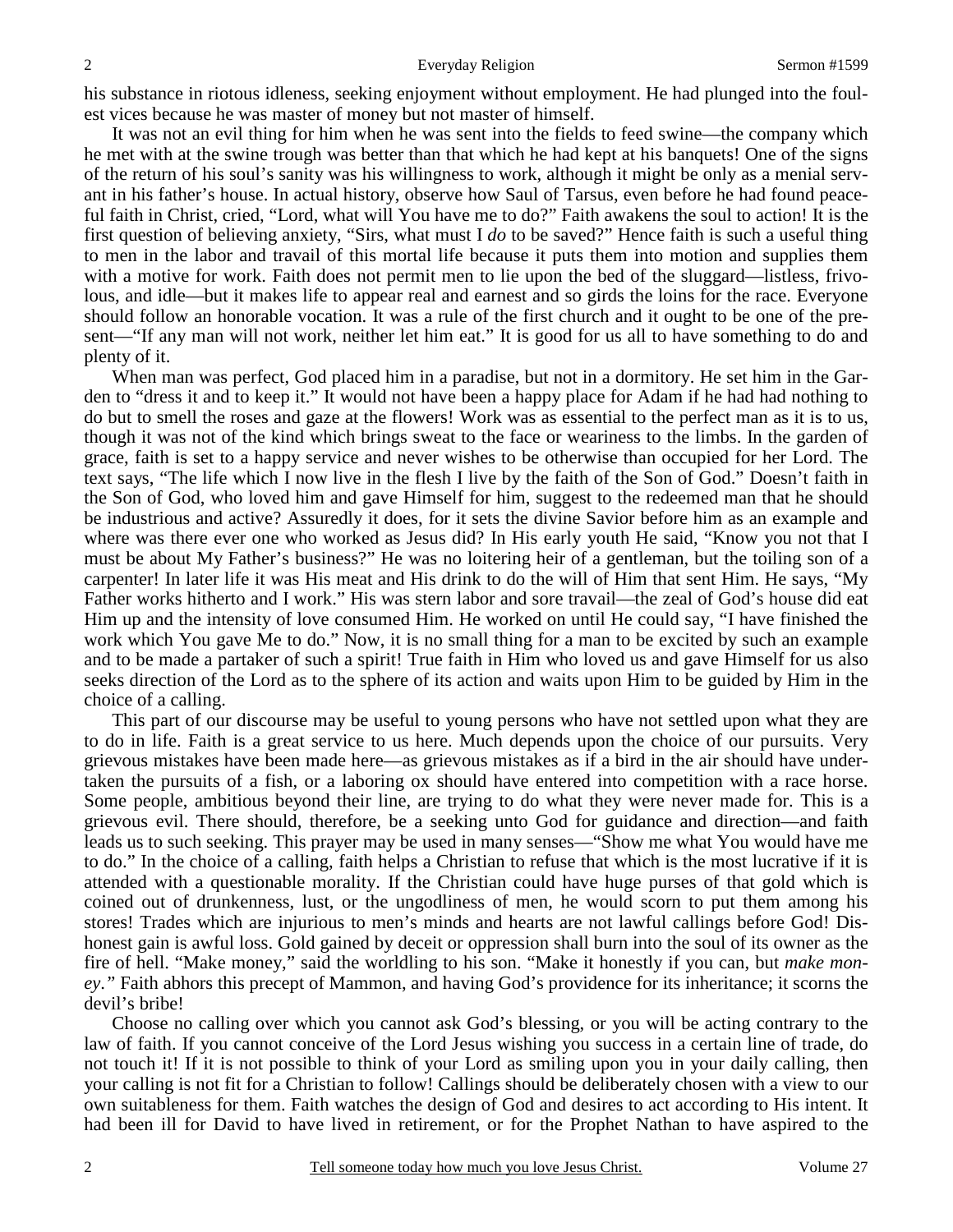#### Sermon #1599 **Everyday Religion** 3

throne. The law of the kingdom is—"Every man in his own order," or, in other words, "Every man according to his ability." If the Lord has given us one talent, let us use it in its own market. Or if two, or five, let us trade with them where they can be most profitably employed so that we may be found faithful servants in the day of the Master's coming. We should, also, by faith, desire such a calling as providence evidently has arranged and intended for us. Some persons have never had a free choice of what vocation they would follow, for from their birth, by position, surroundings and connections they are set in a certain line of things, like carriages on the tram lines—and they must follow on the appointed track or stand still. Faith expects to hear the voice behind it saying, "This is the way, walk in it." Trusting to our own judgment often means following our own whims, but faith seeks direction from infallible wisdom and so she is led in a right way.

 God knows your capacity better than you do! Entreat Him to choose your inheritance for you. If the flowers were to revolt against the gardener and each one should select its own soil, most of them would die through their unsuitable position, but he who has studied their nature knows that this flower needs shade and damp and another needs sunlight and a light soil. And so he puts his plants where they are most likely to flourish. God does the same with us! He has made some to be kings, though few of those plants flourish. He has made many to be poor and the soil of poverty, though damp and cold, has produced many a glorious harvest for the great reaper. The Lord has set some in places of peril—places from which they would gladly escape—but they are there preserved by His hands! He has planted many others in the quiet shade of obscurity and they blossom to the praise of the great husbandman. So, then, you see, faith has much to do with the force and direction of our life in the flesh. It provides impetus by giving a man something to live for. It shows him the far-reaching influences of the thoughts and deeds of today and how they issue in eternal results. And faith also takes the helm and steers the vessel along a safe channel towards the haven of holy rest. Happy are they who, in the early days of their youth, believe in Him who loved them and gave Himself for them and so begin their life walk with Jesus! Blessed be God for converting some of us while we were yet boys and girls! O happy young people who begin life with the early dew of grace upon them! No prince of eastern empires was ever so richly bejeweled! You will not, in later days, have to lament scores of years spent in error, or half a life wasted in sin, or a whole 70 years frittered away in idleness! O that you who are yet young, who have the world before you, may now be led by the Spirit to follow Christ who pleased not Himself but did the will of His Father! So shall the life that you live in the flesh be lived by the faith of the Son of God who loved you and gave Himself for you.

**II.** Secondly, FAITH LEADS A MAN TO LOOK TO GOD FOR HELP IN HIS ORDINARY AV-OCATION. Here, again, it has a great influence over him. A believer may seek of God the qualifications for his particular calling. "What?" you ask, "May we pray about such things?" Yes. The laborer may appeal to God for strength. The artisan may ask God for skill. The student may seek God for help to quicken his intelligence. David was a great warrior and he attributed his valor to God who taught his hands to war and his fingers to fight. We read of Bezaleel and of the women that were wise-hearted, that God had taught them so that they made all manner of embroidery and metal work for the house of the Lord. In those days they used to reckon skill and invention to be the gifts of God—this wretched century has grown too wise to honor any god but its own idolized self!

 If you pray over your work, I am persuaded you will be helped in it. If for your calling you are as yet but slenderly qualified, you may every morning pray God to help you that you may be careful and observant as an apprentice or a beginner, for has He not promised that as your day your strength shall be? A mind which is trusting in the Lord is in the best condition for acquiring knowledge and getting understanding! As to your behavior in your work, there is room for faith and prayer. For, O brethren, whether qualified or not for any particular offices of this life, our *conduct* is the most important matter! It is well to be clever, but it is essential to be pure! I would have you masters of your trades, but I am even more earnest that you should be honest, truthful and holy! About this we may confidently go to God and ask Him to lead us in a plain path and to hold up our goings that we slip not. He can and will help us to behave ourselves wisely. "Lead us not into temptation" is one sentence of our daily prayer and we may further ask that when we *are* in the temptation, we may be delivered from the evil. We need prudence and faith remembers that if any lack wisdom he may ask of God. Godliness teaches the young prudence,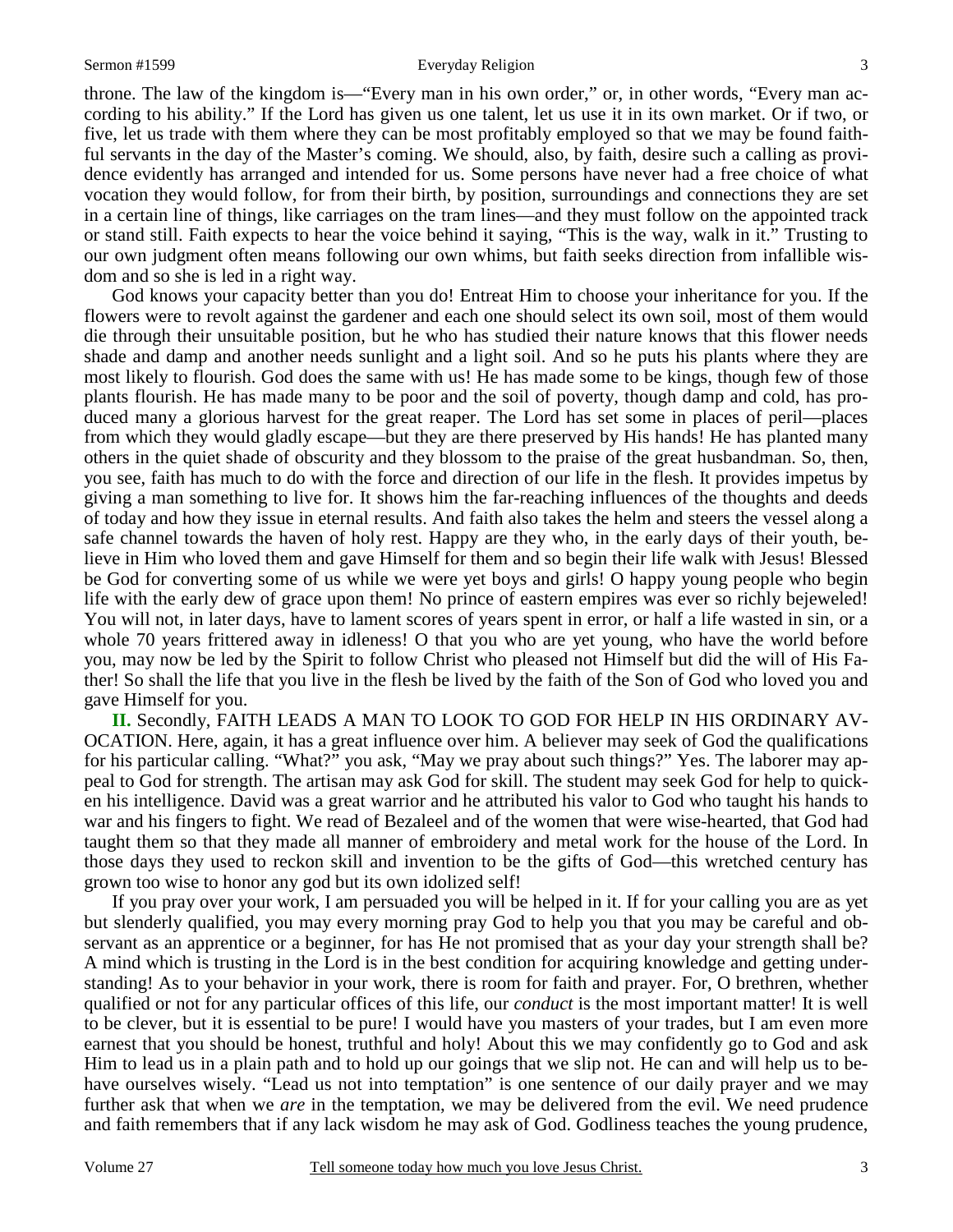and babies knowledge and discretion. See how Joseph prospered in Egypt because the Lord was with him. He was placed in very difficult positions—on one occasion in a position of the most terrible danger—but he escaped by saying, "How can I do this great wickedness and sin against God?"

 A sense of God's presence preserved him then and at all other times. He was set over all the house of Potiphar because God was with him. And so, dear friends, engaged in service or in business, you may go to your heavenly Father and ask Him to guide you with His counsel and you may rest assured that He will order all your ways, so that your daily calling shall not hinder your heavenly calling, nor your conduct belie your profession! Faith bids you seek help from God as to the success of your daily calling. Know you not what David says?—"Except the Lord build the house, they labor in vain that build it. It is vain for you to rise up early, to sit up late, to eat the bread of sorrows: for so He gives His beloved sleep." It is a most pleasant thing to be able, by faith, to consult the holy oracle about everything, whether it arises in trade, or in the family, or in the church. We may say with Abraham's servant, "O Lord, I pray You send me good speed this day." You may expect success if you thus seek it! And perhaps some of you would have prospered more if you had more believingly sought the Lord. I say, "perhaps," because God does not always prosper even His own people in outward things, since it is sometimes better for their souls that they should be in adversity—and then the highest prosperity is a *need* of prosperity. Faith quiets the heart in this matter by enabling us to leave results in the hands of God. Faith acts, also, in reference to our surroundings. We are all very much influenced by those about us. God can raise us up friends who will be eminently helpful to us and we may pray to Him to do so. He can put us into a circle of society in which we shall find much assistance in this life's affairs and also in our progress towards heaven. And concerning this, we know, "The steps of a good man are ordered of the Lord." Faith will keep you clear of evil company and constrain you to seek the society of the excellent of this earth and thus it will color your whole life. If there are no friends to help him, the believer's dependence is so fixed upon God that he goes forward in cheerful confidence knowing that the Lord, alone, is sufficient for him. Yet, if he is encouraged and assisted by friends, he looks upon it as God's doing as much as when David was strengthened by those who came to him in the cave.

 Do you ask, "We see the connection of this with faith, but how with faith upon the Son of God who loved us and gave Himself for us?" I answer—Our Savior, as the object of our faith is also the object of our imitation and you know, brothers and sisters, how in all things He rested upon God. Whenever He undertook a great enterprise, you find Him spending a night in prayer. If *anybody* could have dispensed with prayer it was our Lord Jesus—if any man that ever lived could have found his own way without heavenly guidance, it was Christ, the Son of God. If, then, He was much in prayer and exercised faith in the great Father, much more should you and I bring everything before God! We should live in the flesh expecting that the Lord Jesus will be with us even to the end and that we shall be upheld and comforted by His sympathetic love and tenderness. Faith enables us to follow Jesus as the great Shepherd of the sheep and to expect to be led in a right way and daily upheld and sustained until the Redeemer shall come to receive us unto Himself.

**III.** Thirdly, faith exercises a power over a man's life of a remarkable kind because IT LEADS HIM TO SERVE GOD IN HIS DAILY CALLING. Never is life more ennobled than when we do all things as unto God. This makes drudgery sublime and links the poorest menial with the brightest angel! Seraphs serve God in heaven and you and I may serve Him in the pulpit or in the kitchen and be as accepted as they are! Brethren, Christian men are helped by faith to serve God in their calling by obedience to God's commands and by endeavoring to order everything according to the rules of love to God and love to men. In such a case integrity and uprightness preserve the man and his business becomes true worship. Though there is no straining after eccentric unworldliness and superstitious singularity, yet in doing that which is right and just, the common tradesman is separated unto the service of the Lord. Jesus says, "If any man serves Me let him follow Me," as much as to say that *obedience* to the divine command is the true mode of showing love to Jesus. If you wish to do something great for God, be greatly careful to obey His commands, for, "to obey is better than sacrifice and to hearken than the fat of rams." Godly men exercise faith in God in their callings by trying to manifest a Christian spirit in all that they do. The spirit which actuates us may seem to be a small matter so long as we are outwardly right, but it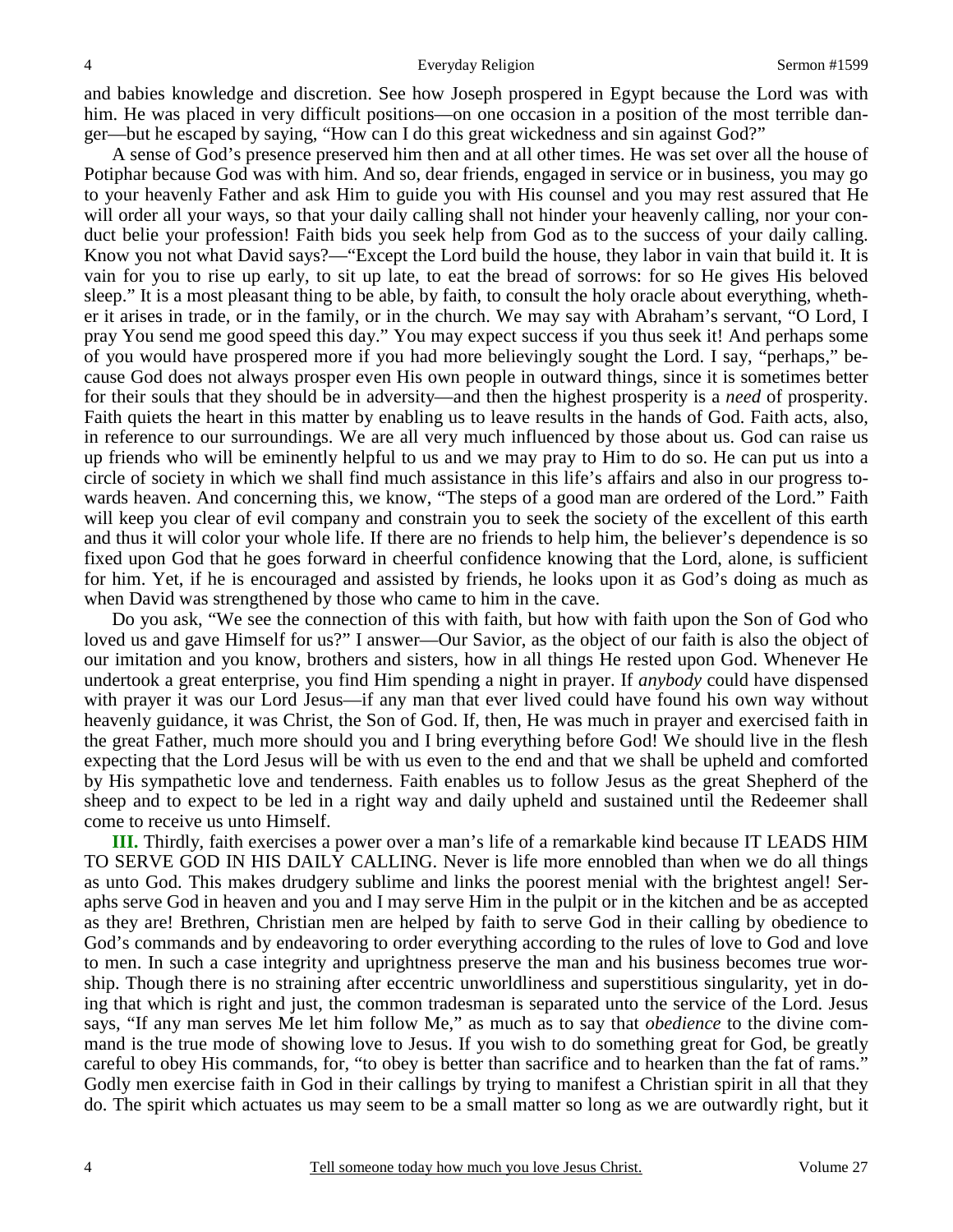#### Sermon #1599 **Everyday Religion** 5

is, in reality, the essence of the whole thing. Take away the flavor from the fruit, or the fragrance from the flower and what is left? Such is correct living without the savor of grace.

 The same thing can be done in several ways—you can do a right thing in so wrong a way as to make it wrong. Even in giving to the poor, a fool will trample upon their feelings in the very act of his charity! I have known others who have been unable to give, who, nevertheless, have expressed their inability in so kindly a form that they have comforted the disappointed applicant. Oh, to act in your trade and your calling as Christ would have acted had He been in your place! Hang that question up in your houses, "What would Jesus do?" And then think of another, "How would Jesus do it?" for what He would do and how He would do it may always stand as the best guide to us. Thus faith puts a man upon serving God by leading him to exhibit the spirit of Christ in what he ordinarily does, showing all courtesy, gentleness, forbearance, charity and love. Furthermore, in all that we do, we should be aiming at God's glory. We should do everything as unto God and not unto men. There would be no eye service if we left off being men-pleasers and began to please God. Neither would there be impatience under injustice, for if men do not accept our service when we have done it with all our hearts, we shall comfort ourselves with the reflection that our Master in heaven knows how little we deserve the unrighteous censure. To live as kings and priests unto God is the cream of living! Then will you be the Lord's free men. Serve God in serving men and serve men by serving God—there is a way of working out those two sentences even to the fullest—and thus rendering life sublime. May God the Holy Spirit teach us to do this.

 If we really live to serve God we shall live intensely day by day, allowing no time to waste. Sophia Cook sought Mr. Wesley's counsel as to what she should do in life and he answered, "Live today"—a very short direction, but one that is full of wisdom. "Live today" and tomorrow you may do the same. Plans for the whole term of life many of you may not be able to construct, but mind that you work while it is called today. "Son, go work today in My vineyard "is the great Father's command. How would a man live if he felt that he was specially to live for God this day? Suppose that today there was a vow upon you, or some other bond, by which you felt that this whole day was solemnly consecrated to the Lord—how would you behave yourself? So ought you to behave this day and *every* day; for you belong wholly to Him who loved you and gave Himself for you! Let the love of Christ constrain us in this matter! Let us put on the yoke of Christ and feel at once that we are His blood-bought possessions and His servants forever because by faith He has become ours and we are His. We ought to live as Christ's men in every little, as well as in every great, matter—whether we eat or drink, or whatever we do, we should do all to the glory of God, giving thanks unto God and the Father by Christ Jesus. Thus, you see, faith in Him who gave Himself for us leads us to spend our energies in His service and to do our ordinary work with an eye to His glory—and so our life is colored and savored by our faith in the Son of God.

**IV.** Fourthly, faith has a very beneficial influence upon the life that we live in the flesh, for IT RECONCILES A MAN TO THE DISCOMFORTS OF HIS CALLING. It is not every calling that is easy or lucrative, or honored among men. It is a happy circumstance when a man has espoused a business which is so congenial with his tastes that he would not change it for another if he could. But some find their trades irksome to them. This is an evil under the sun. Some employments are despised by the thoughtless and involve much self-denial and, therefore, those who follow them need much faith to enable them to live above the trials of their position. Faith teaches the humble worker to see Jesus in all His lowliness, condescending to take upon Himself the form of a Servant for our sakes. Faith reads, "Jesus, knowing that He came forth from God and went to God, took a towel and girded Himself, and washed His disciples' feet." That was one of the most menial of employments and if our Lord and Master did not disdain it, why should we be ashamed of the humblest form of service? From now on let no men trouble you, but rejoice because the poor man's Savior was a servant even as you are, and He, too, was "despised and rejected of men." Your faith ought to help you by awakening your gratitude for deliverance from a far worse drudgery. You did for Satan things of which you are now ashamed. Any work for the devil and for his black cause would be dishonorable—to rule an empire for Satan would disgrace us—to wear the crown put on our heads by sinning would be a horrible curse!

 But to wash feet for Christ is glorious service. There is no degradation in anything that is done for God. Faith in God sanctifies the man and his calling, too, and makes it pleasant for him to carry the cross of Christ in his daily labor. There are some who hold their heads high, who, nevertheless, do things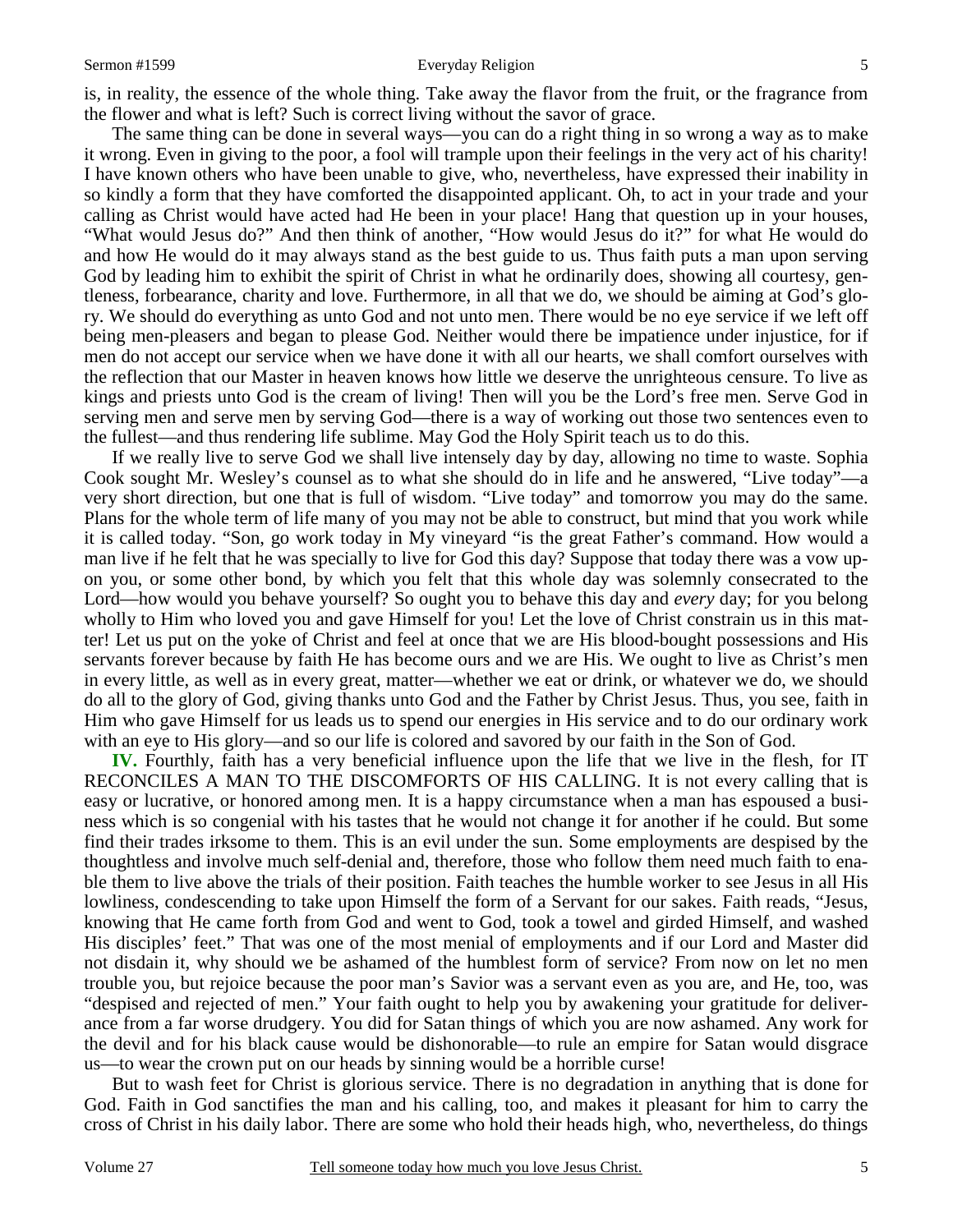that are disgraceful to humanity, but surely you and I ought never to think *anything* a hardship which falls to our lot by the appointment of divine providence. Faith is a great teacher of humility, for it bids us think little of ourselves and rest only in God. And because it fosters humility, it renders a man's task pleasant when otherwise it would be irksome.

 Pride makes a man stiff in the back—there are some works which he cannot do though he would be happy enough in doing them if he had not such foolish ideas of his own importance! Hard work is no disgrace to any man—it is far more degrading to be leading the life of a fashionable do-nothing! When the Lord makes us feel that we are poor undeserving creatures, we do not mind taking the lowest room, or doing the meanest work, for we feel that as long as we are out of hell and have a hope of heaven, the meanest service is an honor to us. We are glad enough to be where God would have us be, seeing Christ has loved us and given Himself for us. Faith also removes discomforts by reminding us that they will not last long. Faith says of trial, "Bear it! The time is short. Soon the Savior comes and the poorest of His followers shall then reign with Him." Toil on, O weary one, for the morning light will put an end to your labor, which lasts only through the hours of darkness. The glory breaks! The night is wearing away and the dawn appears. Therefore patiently wait and quietly hope, for you shall see the salvation of God!

 Thus faith takes the thorns from our pillow and makes us learn in whatever state we are, to be content. Do you call this *nothing?* Has not Jesus done much for us when, by faith in Him, we have learned to endure the ills of life with sweet content?

**V.** Fifthly, faith has this further influence upon ordinary life—IT CASTS ALL THE BURDEN OF IT UPON THE LORD. Faith is the great remover of yokes and it does this, in part, by making us submissive to God's will. When we have learned to submit, we cease to repine. Faith teaches us to so believe in God, infallible wisdom, and perfect love that we consent unto the Lord's will, and rejoice in it! Faith teaches us to look to the end of every present trial and to know that it works together for good thus again reconciling us to the passing grief which it causes. Faith teaches us to depend upon the power of God to help us in a trial and through the trial and in this way we are no longer tripped up by afflictions, but rise above them as on eagles' wings. Brothers and sisters, if any of you are anxious, worn out and worried, stop not in such a state of mind—it cannot do you any good—and it reflects no honor upon your great Father. Pray for more faith that you may have no back-breaking load to carry, but may transfer it to the great burden-bearer. Pray to your great Lord to so strengthen and ease your heart that your only care may be to please Him and that you may be released from all other care. By this means will you be greatly helped, for if the burden is lightened, it comes to much the same thing as if the strength were multiplied. Content with the divine will is better than increase of riches, or removal of affliction, for with wealth no peace may come and out of prosperity no joy in the Lord may arise—but contentment is peace, itself!

 Whatever burden faith finds in her daily avocation she casts it upon God by prayer. We begin with God in the morning, seeking help to do our work and to do it well. At His hands we seek guidance and prosperity from hour to hour. We pray Him to prevent our doing any wrong to others, or suffering any wrong from them and we ask Him to keep our temper and to preserve our spirit while we are with worldly men. We beg that we may not be infected by the evil example of others and that our example may be such as may be safely followed. These are our great concerns in business—we tremble lest in anything we should dishonor God—and we trust in Him to keep us. A believer goes to God with the matters of each day and looks for the morning dew to fall upon him. He looks up through the day expecting the Lord to be his constant shield and at night, before he goes to rest, he empties out the gathered troubles of the day and so falls to a happy sleep. Then does a man live sweetly when he lives by the day, trusting his Lord with everything and finding God to be always near. To all this the example of the Savior leads us, and His love within our hearts draws us. "He trusted on the Lord that He would deliver Him," and "was heard in that He feared."

**VI.** Sixthly, faith has a happy influence upon the present life, for IT MODERATES A MAN'S FEELINGS AS TO THE RESULT OF HIS WORK. Sometimes the result of our work is prosperity and here the grace of God prevents a dependence on worldly things. There is a keen test of character in prosperity. Everybody longs for it, but it is not every man that can bear it when it comes. True faith forbids our setting great store by worldly goods and pleasures and enjoyments, for it teaches us that our treasure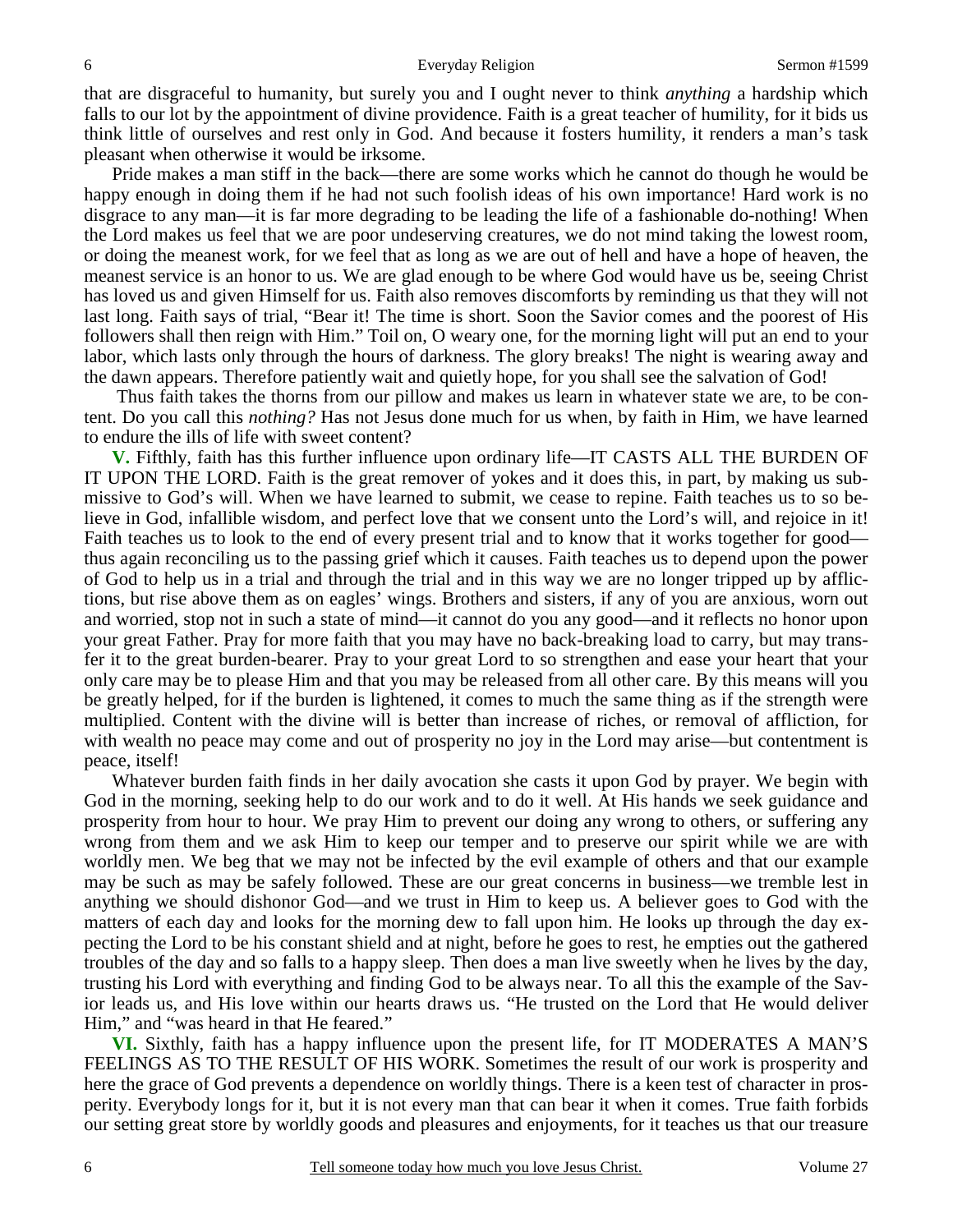### Sermon #1599 **Everyday Religion** 7

is in hea*ven*. If we begin to idolize the things that are seen, we shall soon degenerate and turn aside from God. How easily we may spoil a blessing! Two friends gathered each a rose—the one continually smelled it, touching its leaves, and handling it as if he could not hold it too tightly—you do not wonder that it was soon withered. The other took his rose, enjoyed its perfume moderately, carried it in his hand for a while, and then placed it on the table in water—and hours after it was almost as fresh as when it was plucked from the bush! We may dote on our worldly gear until God becomes jealous of it and sends blight upon it! And, on the other hand, we may, with holy moderateness, use these things as not abusing them and get from them the utmost good which they are capable of conveying to us.

 Many pursue wealth or fame as some eager boy hunts the painted butterfly! At last, after a long and weary run, he dashes it down with his cap and with the stroke he spoils its beauty. Many a man has reached the summit of a life-long ambition and found it to be mere vanity. In gaining all, he has lost all. Wealth has come, but the power to enjoy it has gone—life has been worn out in the pursuit and no strength is left with which to enjoy the gain. It shall not be so with the man who lives by faith, for his chief joys are above and his comfort lies within. To him, *God* is joy so rich that other joy is comparatively flavorless!

 But perhaps the result of all our work may be adversity. Some men row very hard and yet their boat makes no headway. When an opportunity presents itself, the tide of trade suddenly turns against them. When they have corn in the mill the wind does not blow. Perhaps they lose all but their character and then it is that faith comes in to cheer them under the disaster. I am deeply grieved when I hear of persons committing suicide because they were in difficulties—it is a dreadful thing to rush before one's Creator unbidden! Faith sustains the heart and puts aside all thought of such desperate attempts to fly from present griefs by plunging into far more awful woes. We shall bear up and come through our trials triumphantly if we have faith in God. If our heavenly Father has appointed a bitter cup for us, shall we not drink it? If the fields which we have tilled yield no harvests and the beasts that we have foddered die in the stall, shall we not bow the head and say, "The Lord has done it"? Must it not be right if the Lord ordains it? Let us still bless Him! If not, it will be our *unbelief* which hinders. How many have been happy in poverty—happier than they were in wealth! How often have the saints rejoiced *more* during sickness than in their health! Payson declared that during illness he felt happier than he had ever been, far happier than he had ever expected to be. Though bereavement has come into the family and sickness unto the household, yet faith has learned to sing in all weathers because her God is still the same!

 O brothers and sisters, faith is a precious preparative for anything and everything that comes! Mind that you have it always ready for action. Do not leave it at home in time of a storm, as the foolish seaman left his anchor. Faith is not a grace to be shut up in a closet or fastened to a communion table, or boxed up in a pew! Faith is an everyday grace which is to be our companion in the shop and in the market; in the parlor and in the kitchen; in the workroom and in the field! Yes, it may go into the workhouse with the poor as well as into the mansion with the rich! It may either cheer the dreary hours of the infirmary, or sanctify the sunny weeks of holiday. Faith is for every place in which a good man may lawfully be found. Should fate command you to the utmost verge of the green earth, to rivers unknown to song, yet shall a childlike faith in God find you a home in every clime, under every sky. Oh, to feel the power of it, as to all that comes of our labor, that the life which we live in the flesh may be lived by faith in the Son of God who loved us and gave Himself for us!

**VII.** Lastly, faith has this sweet influence upon our present life—IT ENABLES A MAN CHEER-FULLY TO LEAVE HIS OCCUPATION WHEN THE TIME COMES. A Christian may have to quit a favorite vocation on account of circumstances over which he has no control. He may have to immigrate to a distant land, or altogether to change his mode of living which may involve many a wrench to his feelings. It is not always easy to leave the old house and all its surroundings and to take a long journey. Nor is it pleasant to change one's settled habits and begin life anew. Yet true faith sets loose by worldly things and is ready to haul up the anchor and make sail at the divine bidding. The believer says, "Command my journey, and I go." I am but a tent-dweller and must expect to be on the move. Like Israel in the desert, we must follow the cloud and journey or rest as the cloud ordains, for here we have no continuing city but we seek one to come. Faith has the same gracious influence upon those who enjoy unbroken prosperity. It keeps them from taking root in the soil of earth and this is a miracle of divine